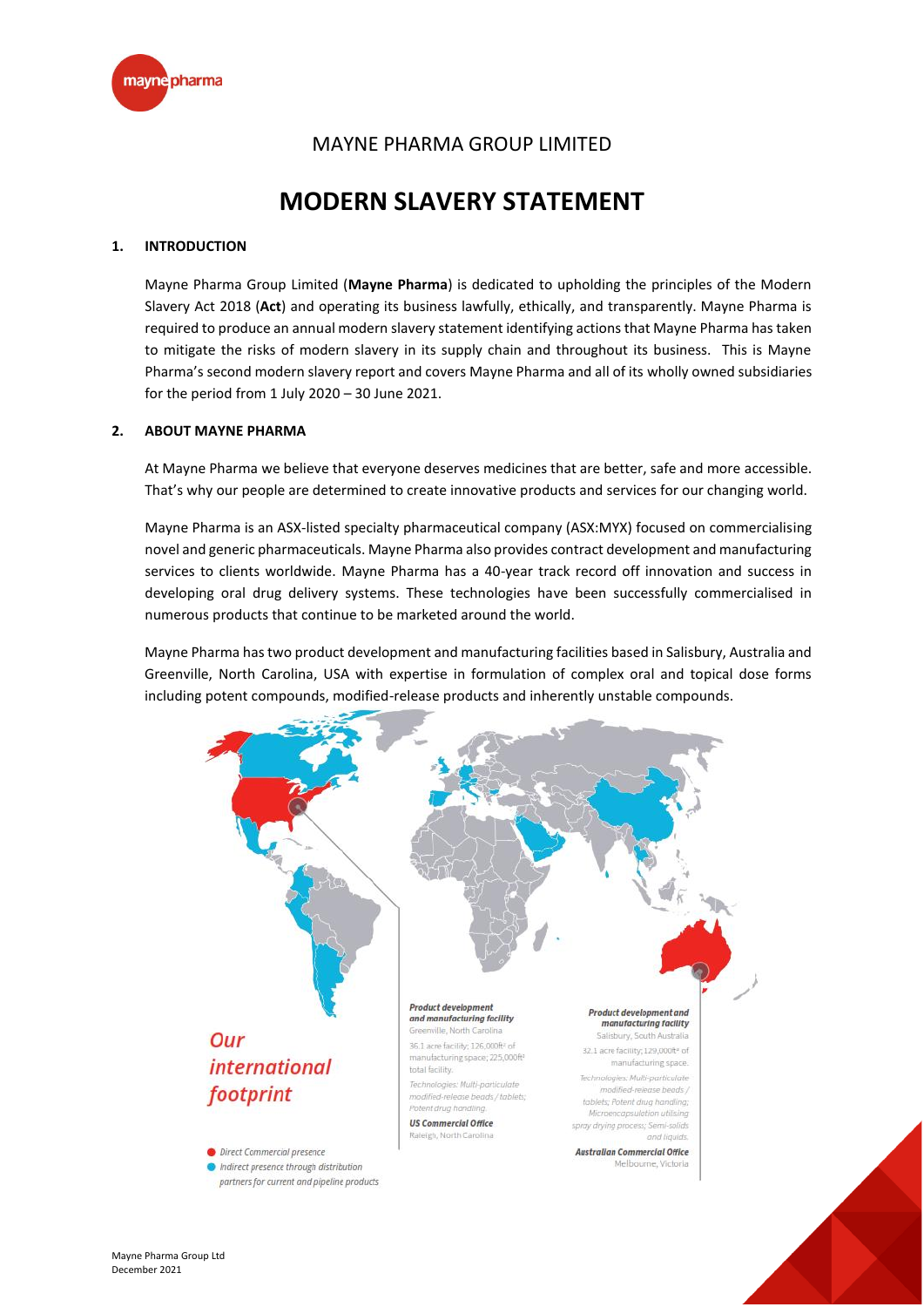

Mayne Pharma had 932 staff at 30 June 2021 with 700 based in the US and 232 in Australia. The Company works with over 1,200 suppliers that provide the materials, goods and services to conduct research and development, manufacture products, service our customers and supply our operations and facilities around the world. Key suppliers include ~20 contract manufacturing organisations and over 60 active pharmaceutical ingredient suppliers. In FY21, we manufactured 1.1 billion doses of medicine at our facilities in Australia and the United States. Over 80% of products sold were manufactured in the US, Australia, Canada or Europe.

#### **3. MAYNE PHARMA'S SUPPLY CHAIN**

Mayne Pharma works with suppliers in the following categories:

**Direct suppliers:** suppliers that provide goods (such as ingredients and packaging) and services (such as manufacturing services) that are directly related to the production of pharmaceutical products that Mayne Pharma manufactures and distributes

**Indirect suppliers:**suppliers that provide goods and services required to operate Mayne Pharma's business, such as new plant/equipment and ongoing maintenance to ensure Mayne Pharma's sites remain operational, professional services, sales and marketing support, clinical trials, business travel, IT and other support services.

Mayne Pharma's key suppliers in terms of the dollars spent are the direct materials suppliers and include more than 20 contract manufacturing organisations and partners and over 60 active pharmaceutical ingredient suppliers based in the US, Europe, Canada and Asia. Initially, our review has focussed on assessing modern slavery risks associated with direct suppliers which provide active pharmaceutical ingredients, other raw materials and/or contract manufacturing services to Mayne Pharma and over time we will progressively review our indirect suppliers.

Certain suppliers that Mayne Pharma works with are classified as "GxP suppliers" according to pharmaceutical regulations. These suppliers provide ingredients for the manufacture of pharmaceutical products and/or provide certain manufacturing services to Mayne Pharma. GxP suppliers must comply with certain quality guidelines and regulations (such as good manufacturing practices (GMP), good laboratory practice (GLP) and good distribution practices (GDP)) to ensure that pharmaceutical products are safe, meet their intended use and adhere to quality processes during manufacturing, control, storage and distribution.

Mayne Pharma's quality department oversees the GxP suppliers used by Mayne Pharma to help ensure Mayne Pharma's compliance with stringent regulatory requirements for the manufacture and supply of pharmaceutical products. The activities undertaken by Mayne Pharma's quality team include desktop assessments of the GxP suppliers and onsite quality management system inspections.

#### **4. MODERN SLAVERY RISKS**

Mayne Pharma recognises that modern forms of slavery include human trafficking, forced labour, bonded labour and child slavery. Although the pharmaceutical industry is highly regulated, we have taken steps to understand what these risks are and to manage them accordingly.

The majority of staff working at Mayne Pharma's sites in Australia and the United States are employed directly by Mayne Pharma or its wholly owned subsidiaries. Given the level of control Mayne Pharma has over its direct workforce, the highly regulated nature of our industry, our employees being largely educated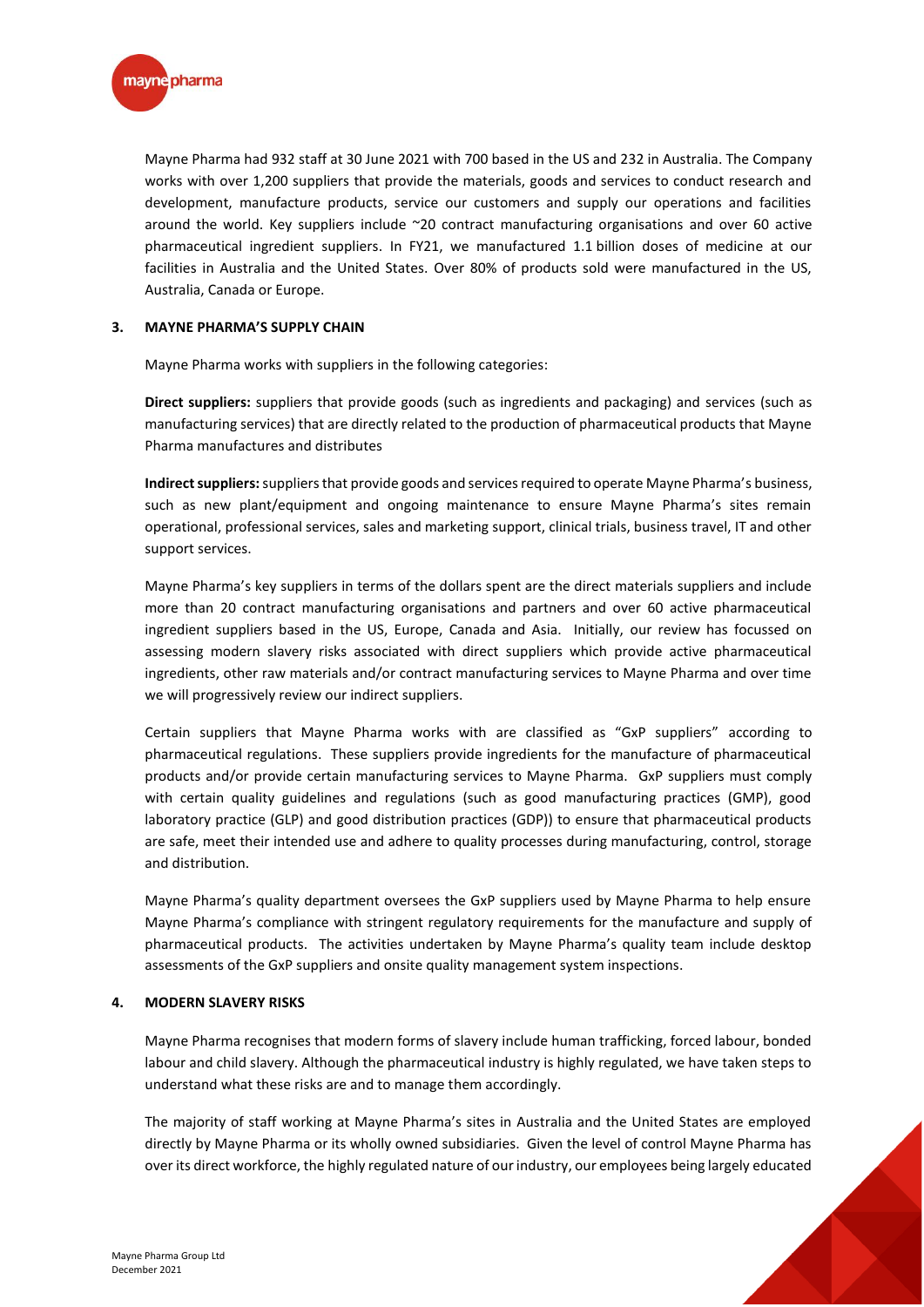

or skilled or undertaking work in controlled environments, and the processes we have in place when hiring employees, we believe the risk of modern slavery in our own operations is low.

Our exposure to the risk of labour exploitation increases when we engage with third parties, particularly in high risk countries where human rights are not well protected. For modern slavery risks, we consider

the country of operation and the type of work being carried out by each supplier. Mayne Pharma's actions to mitigate these risks are set out in section 5 below.

#### **5. ACTIONS TO PREVENT AND MITIGATE MODERN SLAVERY**

Mayne Pharma's [Business Code of Conduct](http://www.maynepharma.com/media/2447/code-of-conduct-approved-29-sep-2020.pdf) outlines the values as well as the standards we expect from our suppliers and partners. Mayne Pharma strives to prevent or remove any adverse human rights practices that may be linked to our operations, products or services. Employees receive regularly training on Mayne Pharma's [Business Code of Conduct,](http://www.maynepharma.com/media/2447/code-of-conduct-approved-29-sep-2020.pdf) which includes consideration of managing supplier relationships and ethical conduct. The supply chain team are also regularly trained on modern slavery risks.

As per our [Business Code of Conduct,](http://www.maynepharma.com/media/2447/code-of-conduct-approved-29-sep-2020.pdf) Mayne Pharma endeavours to ensure our procurement processes are fair and equitable and that our expectations, requirements and relevant policies are clearly communicated to all suppliers. Mayne Pharma expects that our suppliers engage in lawful business practices, uphold ethical employment and management practices, minimise the impact on the environment and provide a safe and healthy workplace. Mayne Pharma works with its suppliers and external partners to communicate its expectations on ethical standards, for example, by ensuring that written agreements with suppliers and external partners contain obligations to comply with anti-bribery rules and regulations such as the Foreign Corrupt Practices Act (FCPA).

Mayne Pharma has a [Supplier Code of Conduct](http://www.maynepharma.com/media/2502/supplier-code-of-conduct.pdf) which sets out in detail the expectations Mayne Pharma has of its suppliers related to labour, human rights, health and safety, environmental responsibilities as well as business integrity and ethics.

Mayne Pharma internally implements vetting and monitoring processes to identify, manage and respond to the risk of unethical conduct throughout our operations and supply chain. Particular care in such due diligence is taken when engaging new suppliers.

These vetting processes are being consistently reviewed and refined to respond to emerging and changing risks such as modern slavery and additional human rights concerns (eg unsafe labour standards and unfair treatment).

For example, Mayne Pharma plans to improve its ability to assess the risks of modern slavery in its supply chain by:

- requiring suppliers to respond to questions which are designed to identify possible risks or issues related to modern slavery in their operations and supply chain;
- including a provision in any new or renewed agreements with suppliers to include a requirement that each supplier complies with Mayne Pharma's [Supplier Code of Conduct](http://www.maynepharma.com/media/2502/supplier-code-of-conduct.pdf) and assesses and manage modern slavery risks; and
- asking suppliers to provide a certification that they are not using any forms of labour that would be considered to be a form of modern slavery.

These improvements will be progressively introduced, with Mayne Pharma initially focussed on those suppliers who operate in higher risk locations and/or industries. Consultation with each of Mayne Pharma's wholly owned subsidiaries was undertaken in the process of preparing this statement.